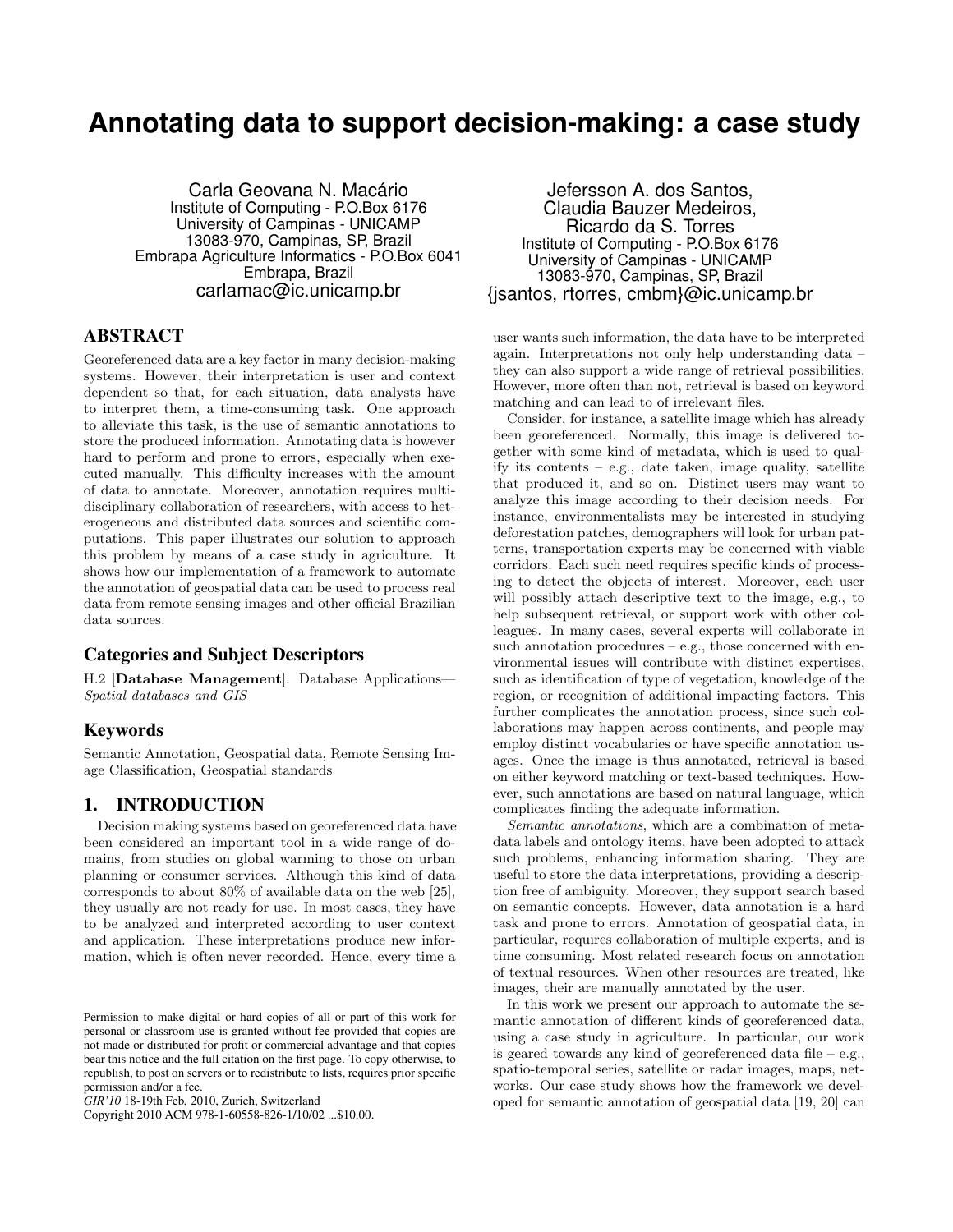be used to accelerate the annotation of satellite images, a prime data source, for decision support in agriculture. It relies on scientific workflows to drive the annotation process, in a context- and domain-dependent manner. As will be seen, our contributions therefore support decision-making in speeding up the annotation process. Moreover, since our annotations are based on ontologies, they can serve as the basis for semantic retrieval.

# 2. THE SEMANTIC ANNOTATION PROCESS

#### 2.1 Semantic Annotations

Semantic annotations combine concepts of metadata and ontologies: metadata fields are filled with ontology terms, which are used to describe these fields. We define semantic annotations as follows [20]:

Annotation Units. An annotation unit is a triple  $\langle s,m,v\rangle$ , where s is the subject being described,  $m$  is the label of a metadata field and v is its value or description.

Annotation. An *annotation* is a set of one or more annotation units.

Semantic Annotation Units. A semantic annotation unit is a triple  $\langle s, m, o \rangle$ , where s is the subject being described,  $m$  is the label of a metadata field and  $o$  is a term from a domain ontology.

Semantic Annotation. A *semantic annotation* is a set of one or more semantic annotation units.

Annotation Schema and Content. An annotation/semantic annotation has a schema and a content. The schema is its structure, specified through its metadata fields; the content corresponds to the values of these fields.

While annotation units describe data using natural language, semantic annotations units use ontology terms and can be processed by a machine. We point out that annotation units are specified as tuples, similar to an RDF structure. This helps their subsequent storage and reuse. Users, however, manipulate them in more friendly formats.

#### 2.2 The Annotation Process

The data annotation process is a hard task and prone to errors. To automate this process is not easy. However, geospatial data have some important features that can make this automation a reality. First, availability of coordinates can be used to speed up the annotation process. Second, for very many kinds of geospatial data, there are repeatable core procedures that can be specified by experts to produce annotations. Such procedures can be subsequently tailored to meet context–specific annotation demands.

We took advantage of these features to define our annotation scenario. First, domain experts need to predefine core annotation procedures for each kind of georeferenced data source (e.g., telecommunication networks, satellite images, sensor time series). Focusing on repeatability, sharing, reuse and adaptation to new contexts, we chose to store these procedures as scientific workflows. Then, every time a given data source needs to be annotated, the corresponding workflow is executed, generating a basic annotation, which may be subsequently validated by experts. Each workflow contains information on the annotation schema and ontologies to be used, the operations to perform and how to store the generated annotations. The entire process is supported by our framework, whose main components have been implemented.

Figure 1, adapted from [20], gives an overview of the annotation process supported by our framework, which has three main steps: selection of an annotation workflow, workflow execution and ontology linkage. The workflow orchestrates the generation of annotation units. In the last step (linkage) each annotation unit is transformed into a semantic unit, replacing the natural language content by a reference to the associated ontology term [9]. Users may intervene to validate the annotations being generated.

In more detail, the framework receives as input a geospatial data file to be annotated and also some provenance data. The type of data is identified and a specific workflow is selected to be executed. This workflow indicates the annotation schema, and the operations to be performed to produce annotation content. Each workflow activity performs one annotation task, executed by invocation of Web services, through a workflow engine. During this process, the annotation units are presented for user validation, usually a domain expert. In the third step, appropriate ontology terms are chosen to assemble the semantic annotations (linking annotation units to ontology terms). The semantic annotations are stored as RDF triples in an XML database, where they can be used for information retrieval, e.g. using XQuery statements.



Figure 1: The Semantic Annotation Process

#### *Configuration of the Framework.*

The framework has been designed to be generic for different domains. Hence, it is necessary to perform a set of activities to customize the annotation process, such as specification of the annotation schema to be adopted, design of annotation workflows and selection of ontologies, and their terms, to be used for content description. Once the workflows are specified, it is also necessary to implement the workflow activities to produce the desired annotation units. Configuration must be jointly performed by computer scientists and domain experts. Since this is also a hard and time consuming task, it should only be undertaken if experts expect that a given kind of geospatial data source will be frequently annotated for decision support. Our case study concerns on such example, of annotating satellite images for agriculture.

#### 2.3 Implementation Aspects

The framework is being implemented in JAVA, since this language provides several APIs that can facilitate our work. It also is centered on XML files, which facilitates data exchanging. Annotation workflows are specified using WOODSS, a workflow tool [21]. Since WOODSS does not have a native execution engine, we adopted YAWL for this task [30].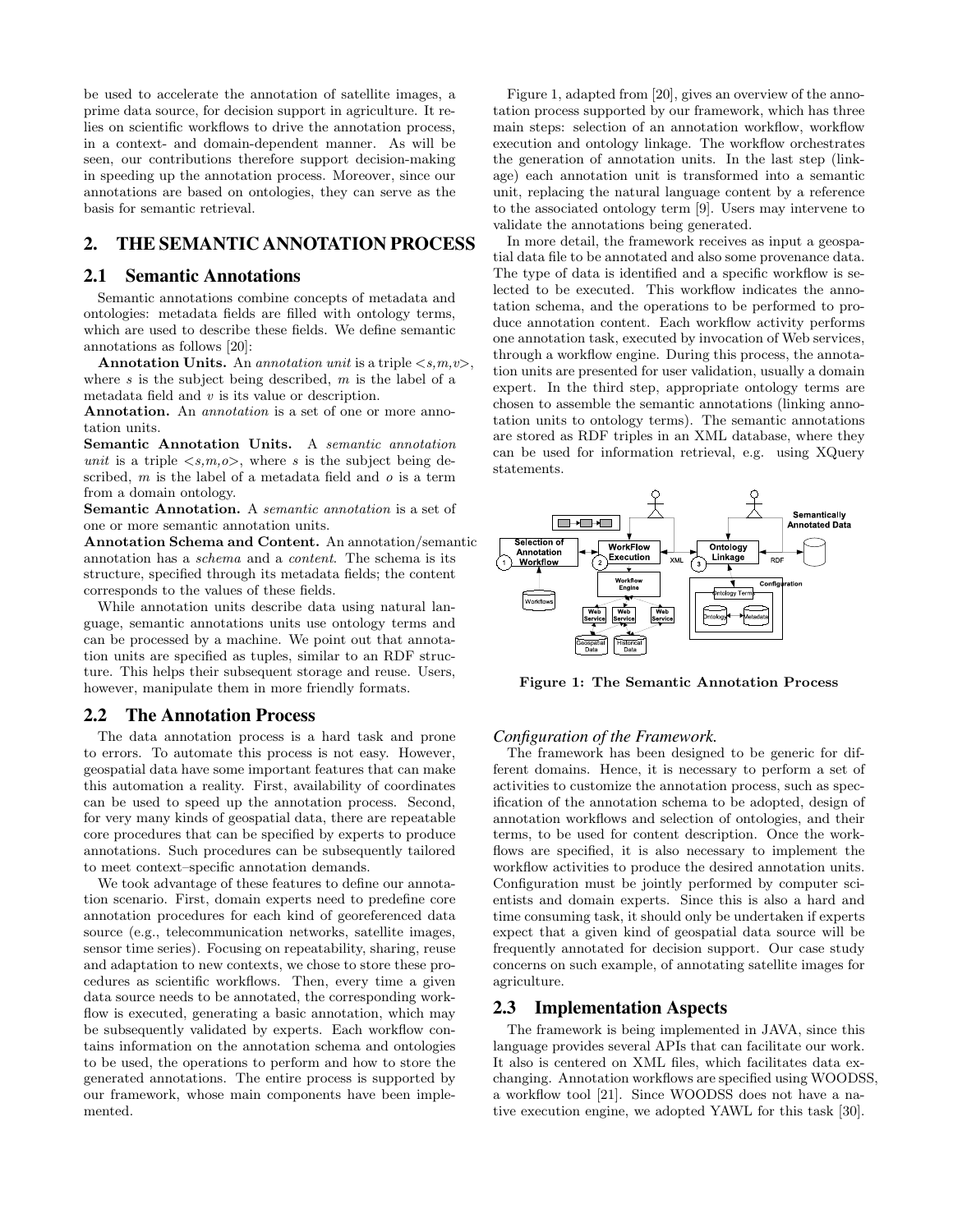Each activity in the workflow is linked to a specific web service and executed on a Tomcat server. Our data repositories have been implemented using real data, stored in the PostGreSQL and PostGIS database system. We have implemented a set of basic services using JAVA and the Axis2 framework. These services encapsulate annotation steps. Our case study details of the implemented services.

# 3. A CASE STUDY - AGRICULTURAL PLAN-NING IN BRAZIL

This section presents a case study that concerns the use of our annotation framework to handle remote sensing images, for agricultural planning. Several factors influence crop yield and estimates - e.g., soil, relief, climate, and crop managements practices. Such factors are also used for agriculture zoning. This term refers to the partitioning of a given region in subregions zones to indicate which crop should be planted where and when. Prediction estimates and zoning are the basis for Brazilian government policies to finance agricultural activities.

Remote sensing images are intensively used for agricultural planning and crop monitoring, providing a basis for decision making. They are used, for instance, to identify the extent of a given plantation, or to detect signs of deterioration in plant health (e.g. due to pests or excess of water). Agricultural experts have to interpret these data to obtain the desired information.

We now show the process of semi-automatic generation of annotations for a remote sensing image of Monte Santo de Minas county, located in one of the Brazilian regions with the highest coffee productivity index. Figure 3 (left side) shows a SPOT satellite image of this area, taken on August 2005.

# 3.1 Configuring the Framework

#### *Defining an Annotation Schema.*

Since we are concerned with geospatial data for decision making in agriculture , the metadata schema chosen is based on FGDC's geospatial metadata standard  $<sup>1</sup>$ , a general pur-</sup> pose and open standard. We extended this standard to provide additional fields for agricultural issues, such as information on crop production. Workflow execution produces information to fill each one of these fields.

#### *Selecting Ontologies.*

Experts were requested to choose the appropriate ontology terms that could be used to produce each semantic annotation unit, i.e., to fill metadata fields. This is performed by the ontology extraction tool. For each ontology chosen, all terms are extracted, tagged indexed in one of the framework's repositories, for future retrieval. As in the linkage step, possible terms are associated with each annotation field. For example, for annotation schema field crop, some possible terms are ''www.lis.ic.unicamp.br/ont/agricZoning.owl  $\# \text{cofree}$ "or "www.lis.ic.unicamp.br/ont/agricZoning.owl  $\# \text{suq-}$ arCane", all extracted from POESIA [13], an ontology for agricultural zoning.

#### *Designing and Developing Workflows.*

<sup>1</sup>FGDC-STD-001-1998. Content Standard for Digital Geospatial Metadata/Federal Geographic Data Committee

Experts have to define annotation processes, which are tailored to each kind of geospatial data source. For instance, for the same region, there are distinct annotation processes for files containing satellite images, photos, time series (e.g. rainfall) or crop characteristics.

Figure 2 presents the core workflow for annotation of a remote sensing image, describing the main tasks to be performed.



Figure 2: The core workflow for annotation of Remote sensing images

### 3.2 Producing Annotations - Workflow Execution

We adopted the YAWL workflow engine for workflow execution. The first step of execution, after the retrieval of the annotation schema, is to obtain provenance data (information like satellite name, spatial resolution, acquisition date and information on coordinates). This information is extracted from the image's header. The next activity to be executed is "Obtain County Name" (see figure 2). This is performed by the CountyNameService, which is invoked by YAWL. We implemented this Web service to return the name of a county, for a given group of one or more pair of coordinates. This service accesses an  $IBGE<sup>2</sup>$  data source, which contains information of all counties, cities and states in Brazil. If the image's coordinates show that it covers more than one county, all their names are returned.

After this, an image classification tool is invoked of service. This tool uses image processing techiniques to identify polygons within the input image that match a given input pattern. Identification and recognition of crop patches in a remote sensing image is a painstaking process, and thus this tool is of great help to users – see [10]. This tool receives as input an annotated image pattern and an image  $I$  to be classified. It provides as result a new image  $I'$ , composed by a set of polygons which were identified as having the pattern. As both images  $I$  and  $I'$  are georeferenced, it is possible to overlay them to check the result.

In more detail, the input pattern is processed to extract its texture and spectral features, which are encoded into pattern descriptors. Next, I is processed to identify similar patterns. In other words, the classification tool uses image descriptors to encode texture and spectral features from I combining them with information from the annotated input pattern. Next, the tool segments I, identifying areas of interest (here, areas being occupied by the same crop). The segmented image, in raster format, is converted into a vector representation to be further processed – image  $(I')$ .

Figure 3 illustrates this process. Given the input pattern for coffee (small box on the left bottom), the tool divides the image into small parts (considering parameters like usual area size for specific crops) and extracts their image features. These small images are then sorted according to their similarity to the features of the input pattern. The most similar

<sup>2</sup>Geographic and Statistical Brazilian Institute, official organ in Brazil for all aspects concerning territorial and statistical data on the country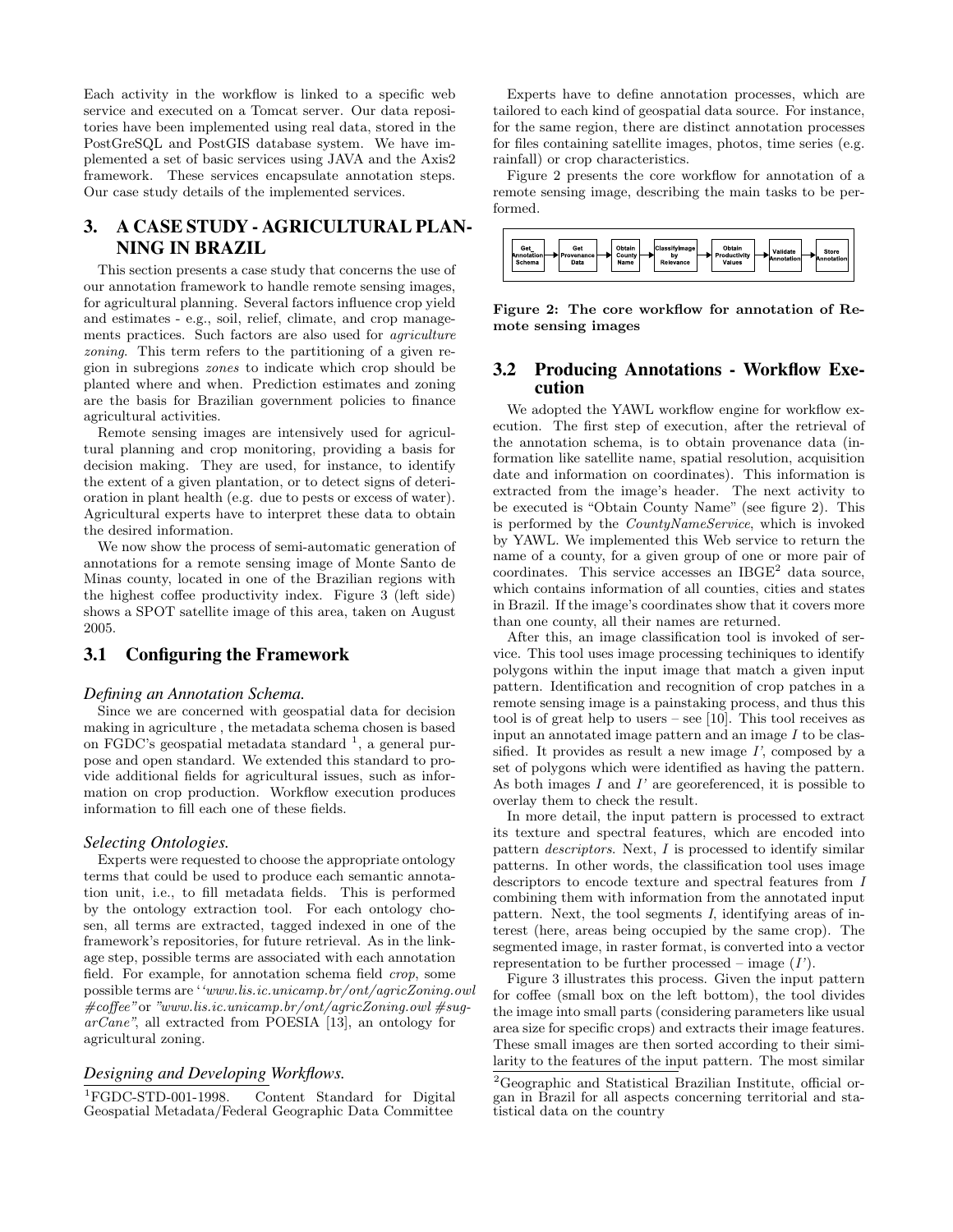parts are then converted into polygons, which are presented as the result to the user for validation (figure at the right).

The tool was able to correctly identify more than 66% percent of the coffee parcels (gray parcels) which had been previously identified by field trips. This is considered an excellent result, mainly when compared to MaxVer, a traditional classification method and the most frequently used one [23].

This identification process can be performed for different inputs for the same image. In this example, for instance, there are also areas in which sugar cane is planted and that can be identified using the same tool with sugar cane patterns for input. We point out that this process is spatially sensitive. A given image pattern may be associated with different kinds of crop, depending on the region being examined, and image resolution.



Figure 3: The Image Classification Process

The next workflow activity (see figure 2) is to obtain historical productivity values for this crop and region. The invocation of a service called ProductivityService returns information for a given crop, for a specific region and year. The returned information includes productivity values retrieved from another IBGE database, which maintains official information for different crops, grouped by geographic region – macro and micro region, state and county – and by year.

Figure 4 shows an excerpt of this historical information, for several counties. It indicates that Monte Santo de Minas produced 963 kg/ha of coffee for the year of 2005 – the year in which the image was taken.

| Producer Counties, Micro and Macro Area reserved<br><b>Regions</b> | for crop (ha) | Harvested<br>Area (ha) | Yield (t) | Average<br>production<br>(kg/ha) |
|--------------------------------------------------------------------|---------------|------------------------|-----------|----------------------------------|
| São Sebastião do Paraíso                                           | 87 185        | 87 185                 | 69 810    | 800                              |
|                                                                    |               |                        |           |                                  |
| Juruaia                                                            | 5 2 8 0       | 5 2 8 0                | 3986      | 754                              |
| Monte Belo                                                         | 4500          | 4 5 0 0                | 3 3 2 1   | 738                              |
| Monte Santo de Minas                                               | 8960          | 8 9 6 0                | 8 6 3 7   | 963                              |
| Muzambinho                                                         | 7.000         | 7 000                  | 4 802     | 686                              |

#### Figure 4: Historical Productivity Values for Coffee in Monte Santo de Minas

Once the annotation is validated, the annotation units are transformed into semantic annotation units, using the ontology terms selected during the configuration phase.

Figure 5 presents part of these annotations. This corresponds to the extended information of the schema, considering agriculture issues. For example, the image contains coffee parcels, which is identified by the pair  $\langle \text{crop} \rangle$ ,  $\langle \text{rdf} \rangle$ 

resource>. For more details on the adopted annotation schema, the annotation units and the ontologies used, see [20].

| <crop><br/><rdf:bag><br/><rdf<sup>-li<br/>rdf:resource="http://www.lis.ic.unicamp.br/ont/agricZoning.ow#Coffee"/&gt;  <br/><rdf:li>Coffee</rdf:li><br/></rdf<sup></rdf:bag><br/><math>&lt;</math>/crop&gt;</crop> |
|-------------------------------------------------------------------------------------------------------------------------------------------------------------------------------------------------------------------|
|-------------------------------------------------------------------------------------------------------------------------------------------------------------------------------------------------------------------|

#### Figure 5: Semantic annotation unit generated for the Monte Santo de Minas remote sensing image

Experts finally have to validate the semantic annotations created. Based on these annotations, a Brazilian government expert may confirm the spatial extent of a crop, and compute productivity values. Another important use is the identification of diseases, impacting insurance. As an additional gain, our annotations, because of the semantic descriptions, can enhance the number of relevant documents retrieved in a query operation (the recall factor).

#### 3.3 Decision Support and Annotations

There are several scenarios in which a set of semantically annotated images can be used in decision support. Let us examine two of these scenarios, in agriculture. The starting hypothesis is that there exists a database containing images which have already been annotated by our framework. The first situation concerns comparative analysis of rural areas, e.g., to detect relationships between multiple crops/yields. For instance, experts may want to derive rules concerning coincidence of different types of culture in a given area, such as "if coffee then sugar cane" has a low probability for countybased analysis in Brazil but "if coffee then beans" has a high probability in Brazil, as a common practice to ensure advantages for coffee crops such as nitrogen fixation and erosion control.

This kind of rule is hard to mine from standard yield statistics, but may be derived in a straight foward way, using basic (value-based)data mining algorithms, from our semantically annotated images. The biggest difficulty in mining tables published by official sources is to derive pattern that depend on geospatial features. Annotated images provide the needed spatial cluster, and thus one has to mine for coexistence of semantic annotation units associated to images that concern the same counties.

Another interesting issue involves evolution of cultures for a given set of regions (spatio-temporal analysis). In this case, experts base their analysis on image time series – i.e., studying changes in crops planted, by considering a large set of images for the same region. This can give margin to several kinds of diagnostics, e.g., identifying economically-based phenomena. For instance, in the 1980's, Brazil launched a strong program to produce fuel from sugar cane (alcohol). This fostered intensive research in this field, and, moreover, completely changed the crop cover in many areas in the country, as farmers took advantage of government subsidies to move from other crops to sugar cane. During the 90's, such subsidies disappeared and so did several sugar cane plantations. With the emergence of renewable bioenergy, many farmers are (re)turning to sugar cane. This evolution in vegetation cover can be observed via image analysis, with drastic changes in a very short period of time. Agricultural census and statistics can also provide such information, but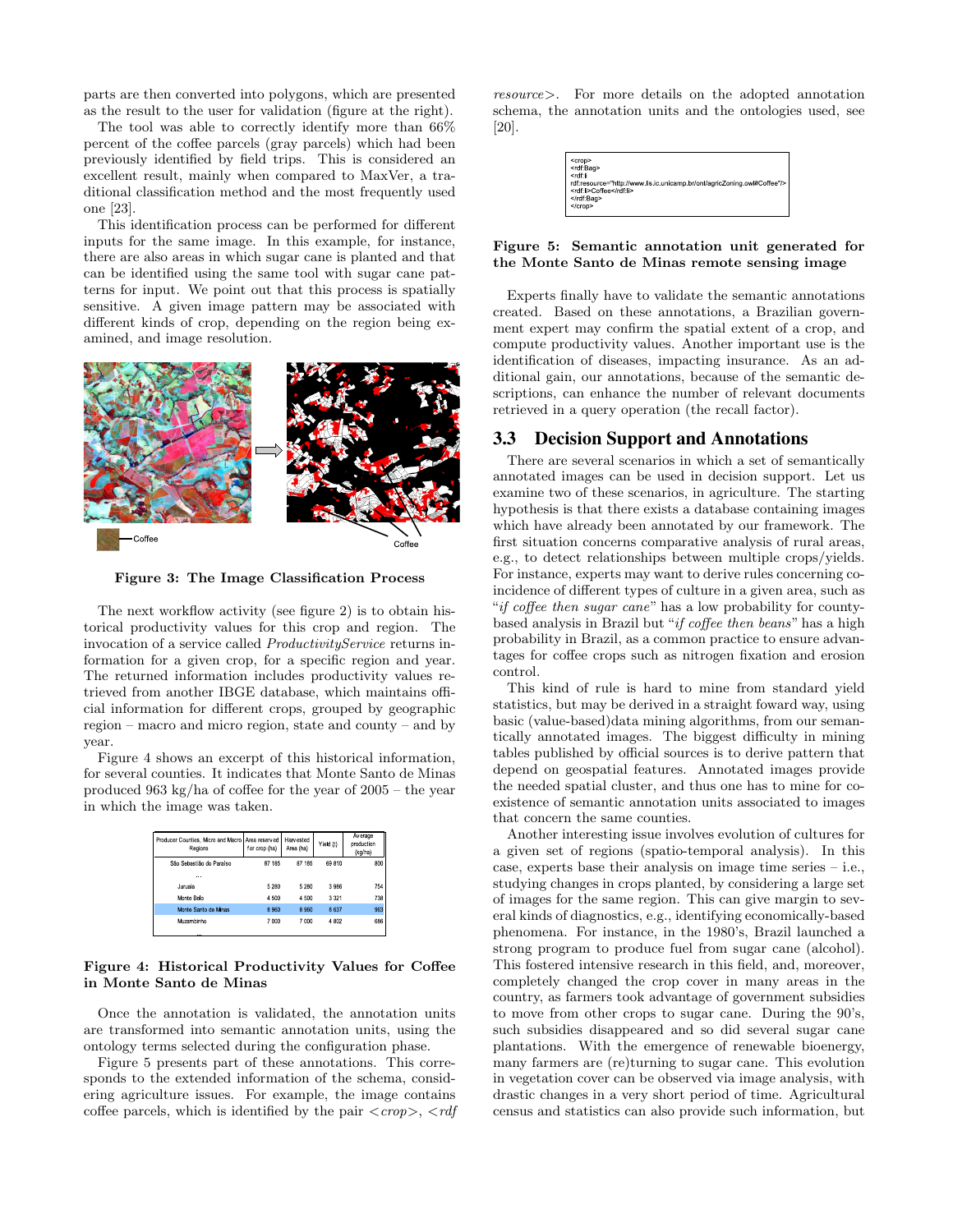in a less timely manner. Still another phenomenon that can be detected by temporal analysis is the spread of diseases (many times first identified via image-based patterns).

These kinds of situation are common in image-based decision making in agriculture, and can be accelerated by processing annotations rather than the images themselves. Finally, many procedures that require the study of spatiotemporal evolution of phenomena based on image series can also be made more flexible by taking advantage of annotations.

# 4. OUR APPROACH FOR GIR

Information retrieval (IR) traditionally is performed through the specification of a set of words which represent the semantics of the desired information. These words are compared to a set of indices – a collection of selected words or concepts used to describe the resources and associated to them – looking for matchings. This approach, called keyword-based retrieval mechanism, has been used for several years, and although IR has evolved, indices continue to be essential.

According to [3], the quality of the retrieval task is greatly affected by the user interaction with the system. Thus, the information description and the specification of the data search are very important for the success of IR. When considering geospatial data, this can be a hard task, mainly to: (i) data – satellite images, maps, graphs and others – may contain essential information that can not be described using traditional keyword descriptions; (ii) the georeferenced information usually is not considered during the retrieval operation. Hence, for this kind of data, different IR approaches, such as content-based and semantic retrieval, have been applied. Taking advantage of all of them, we propose a combination of these different techniques, which will be described in the following.

### 4.1 Content-based Retrieval

Performing automatic recognition of region images, regardless the used method, scarcely generate a complete satisfactory solution. The place or the age of the crops, for example, may hinder the recognition process. In these cases the spectral response and the texture patterns to the same kind of crop can be different. A crop can be planted in different ways and this factor, allied to the different phases of the plants, tends to create a distinction between regions of the same class [5]. In Content-based Image Retrieval (CBIR) some of these problems are similar.

CBIR is centered on the notion of image similarity – given a database with a large number of images, the user wants the most similar images to a query pattern (normally an example image). In general, the retrieval process is based on characterizing visual features (such as color, texture, shape) by using descriptors. A descriptor can be characterized by two functions: feature vector extraction and similarity computation. The feature vectors encode image properties, like color, texture, and shape. Therefore, the similarity between two images is computed as a function of their feature vectors distance [6].

Different image descriptors encoding different even the same image properties have been proposed to support image retrieval [24, 8]. These descriptors, generally, are combined in order to meet users' perception. In a higher level, descriptors encoding different properties can be combined to support different perception criteria of different users. Many of combinations strategies are based on using weights, which are supposed to asses the importance of a given descriptor. Some approaches applies machine learning techniques such as GA [26], GP [7] and SVM [27] to combine descriptors and improve retrieval results.

Recently, some descriptors for RSI purposes has been proposed. Tusk et. al. [28] presented algorithms that allow for automatic selection of features for region and tile similarity searches applying relevance feedback. Samal et. al. [22] proposed an RSI descriptor, called SIMR (Satellite Image Matching and Retrieval). SIMR computes spectral and spatial attributes of the images using a hierarchical representation. A unique aspect of this descriptor is the couples of second-level spatial autocorrelation with quad tree structure.

### 4.2 Retrieval Based on Semantic Annotations

Semantic annotations rely on ontology terms, which are referenced via their URIs. This opens new perspectives on retrieval of georeferenced data sources. To start with, our annotation units can be used as a basis for standard keyword-based retrieval techniques (since they are based on filling the schema with natural language expressions). The main difference, in our case, is that annotation generation is guided by workflows,thereby speeding up annotation procedures and decreasing the amount of errors that can occur when users are given the task of manually filling metadata fields (e.g., [12], [29]). The work of [2] is an example of the difficulties of performing search based on categorical metadata. However, once annotation units are transformed into semantic annotation units, one can start taking advantage of advances in the semantic web. For instance, search can be performed not only on the ontology terms themselves, but also on reasoning over these terms, using ontology axioms to derive new information.

Also, one can take advantage of several ontology-based operations to extend search parameters. For example, consider an ontology involving territorial divisions (such as the one used by us considering Brazilian IBGE names of counties, regions, macro-regions, etc). Suppose that some expert has built another geo-ontology of place names for localities of interest, that involve spatial relationships - see [1] for a proposal on constructing such ontologies. This second ontology contains not only place names, but geographic footprints. Then, one can search for data sources that "contain coffee parcels" and "are situated in Brazilian counties that are adjacent to Itamogi". The geo-ontology built by the expert for her own application needs will indicate that "Monte Santo de Minas" is adjacent to "Itamogi". If our IBGE-based ontology is aligned with the expert's geo-ontology, then a new extended ontology can be built in which "Monte Santo de Minas" is found to denote the same concept in both ontologies, and moreover adjacent counties can be derived.

# 5. RELATED WORK

In geographic applications, annotations should consider the spatial component. Hence, the geospatial annotation process should be based on geospatial evidences – those that conduct to a geographic locality or phenomenon. E-Culture [15, 14], OnLocus [4], SPIRIT [16] and Semantic Annotation of Geodata [17] are approaches that consider the spatial component for the annotation of digital content, always having in mind supporting flexible information retrieval.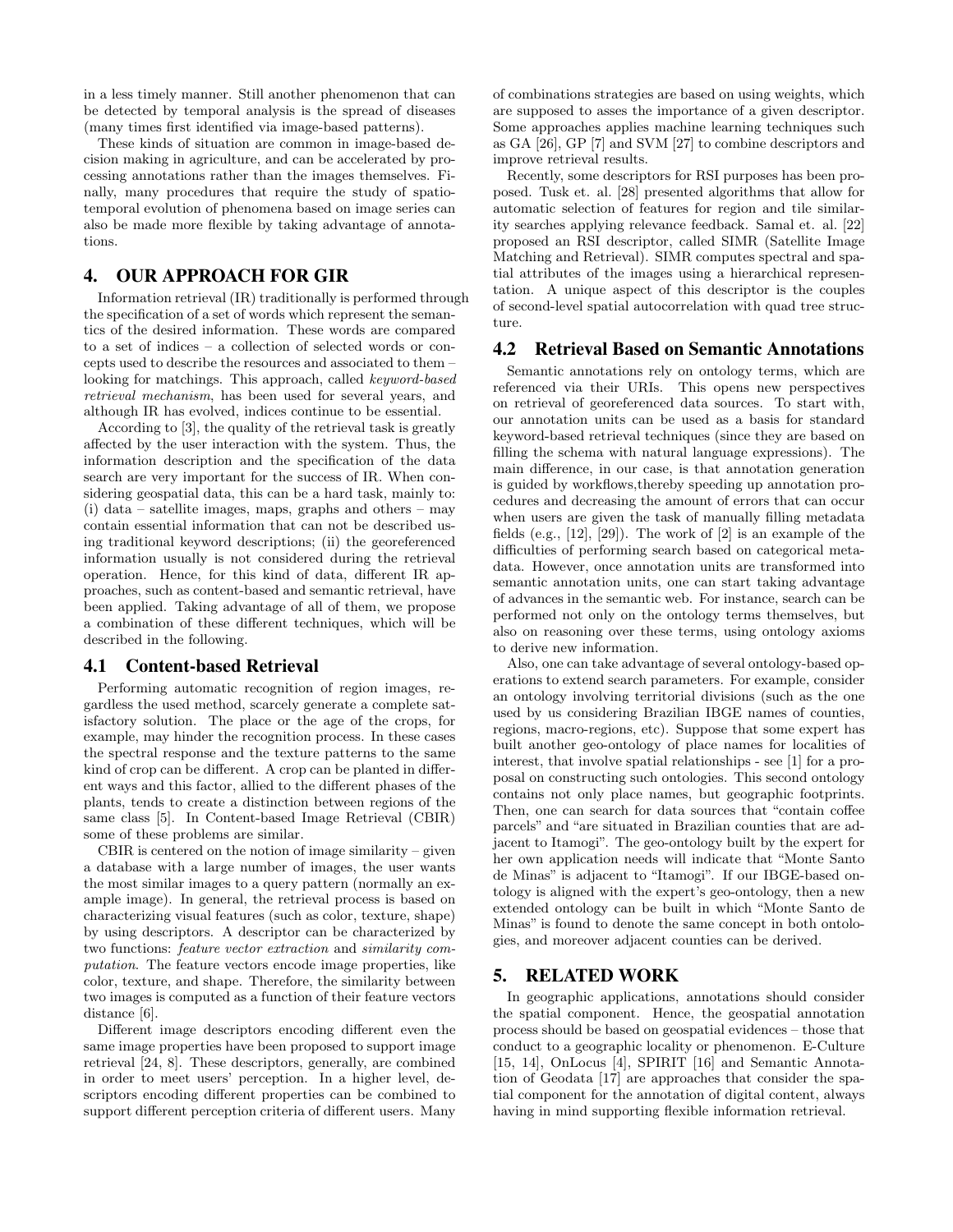E-Culture is a project that focuses on semantic annotation and searching of images of paintings, considering spatial properties within an image. Though not related to geographic issues, its approach is interesting insofar as it points out certain needs for identifying spatially related objects within an image, using concepts which can be adapted to georeferenced images. The project adopts an annotation schema based on VRA Metadata with at last 4 terms – agent, action, object and recipient – where each object is associated to terms of WordNet, AAT, ULAN and Iconclass ontologies. For spatial features the project uses the WorldNet ontology, which gives absolute positions of an object in the painting, and the SUMO ontology, for spatial relations. During the search process, concepts like class equivalence and ontology alignment are considered, to increase the searching coverage. The annotation process is manual. Similar to E-Culture, we also take advantage of operations on spatial ontologies to augment annotation capabilities. However, our annotation process is performed in a semi-automatic way, in which the user just has to confirm if the terms provided are correct.

OnLocus consists of a geographic information retrieval approach for recognizing, extracting and geotagging of geospatial evidences of local features such as address, postal codes and phone numbers available on the Web. Through these evidences it is possible to correlate the content of a Web page, or part of it, to an urban geographic location. This approach is supported by the OnLocus urban space ontology. Hence, search machines may use this information to retrieve pages of urban services and activities in a specific locality or near it. Unlike our work, OnLocus is centered on annotating Web pages and is applied to urban applications; similar to our approach, it also relies heavily on ontologies to support retrieval.

Similar to OnLocus, SPIRIT – Spatially-Aware Information Retrieval on the Internet – is an European project whose goal is to design and implement a mechanism to help search on the Web for documents and data sets related to places and regions. During the process of adding geographical identification metadata to pages being analyzed (geotagging process), metadata can be associated with Web sites or images, and also with other geographic information, like addresses. These metadata are usually latitude and longitude coordinates, but can also include altitude and place names. Similar to our proposal, geospatial and domain ontologies are used to eliminate name ambiguity, expand queries, rank results and extract metadata from textual sources. Different from them, we extend this to other kinds of media. We also use information that cannot be obtained directly from the resources, but are equally important, such as data provided by other (related sources). In our case study, for instance, annotation content is first derived from the coordinates, which are then used to extract additional content from other data sources. If this imposes an additional burden on the annotation process, on the other hand it supports flexibility in annotation, since experts can define workflow tasks according to their needs.

Finally, the work on Semantic Annotation of Geodata proposes an approach to automatically extract semantic knowledge from geographic data, to semantically annotate them. This is part of the SWING Project, which aims at the development of Semantic Web Service technology in the geospatial domain (http://www.swing-project.org/). The approach considers multiple ontologies defined by homogeneous themes (such as hydrology, geology, ecology, transportation planning) [18]. The idea is to generate information using spatial analysis methods – for example, to identify if an area is candidate to flooding. Like this work, we use geographic ontologies, and also some spatial relations, during our annotation process. However, we do not base the whole annotation process on them. Moreover, we also tailor annotations to the kind of content.

Satellite images are a very important (non-structured) source of georeferenced data for decision support - such as the situations presented in the introduction, or in our case study. Hence, our workflows frequently have to deal with image issues, in particular vectorization, segmentation and classification. However, there is still no satisfactory method to classify these images. Traditional classification methods are based on pixel analysis. The one most frequently used, MaxVer [23], is not so effective. Our work in this direction is also promising, and shows that effective information retrieval requires a combination of several kinds of information extraction techniques.

## 6. CONCLUSIONS

Geospatial data are a basis for several decision making systems. However, these data have to be interpreted to be used. This is a time-consuming task that has to be performed every time the data is required. The absence of approaches to efficiently store these interpretations leads to problems such as rework and difficulties in information sharing. To alleviate this, we proposed an approach to record the geospatial data interpretation based on semantic annotation. This approach is supported by a framework for semi-automatic annotation of geospatial data.

This paper discussed our approach for annotation of geospatial data, which is consonant with efforts on the Geospatial Semantic Web [11]. We described a case study in agriculture, which is being used to annotate remote sensing images relying on official Brazilian government data sources, and uses well known ontologies. As shown in the paper, our work allows the invocation of several kinds of tools to compose a complex annotation, which can be used as a basis for decision support. In particular, several tools are invoked to generate parts of an annotation, taking advantage of spatial coordinates (for instance, to get information on county), spatially-sensitive information (vegetation cover) and image texture and color. Thanks to annotation workflows, annotations can grow in complexity and be tailored to specific user needs.

Ongoing work includes several directions. We are designing annotation workflows for several kinds of data sources. Also, we intend to refine the annotation process so that parts of a data source can be annotated (e.g., polygons in an image, or subsets of a time series). An important step in our research is to set up the validation of our proposal. Since this work is being conducted within a large project in agricultural data management, we are designing the experiments for validation together with domain experts, who are providing geospatial data sources to be annotated. We are furthermore continuing our design and development of new services to be invoked by annotation workflow tasks. Finally, we are also extending our image processing tools, e.g., to include other image descriptors.